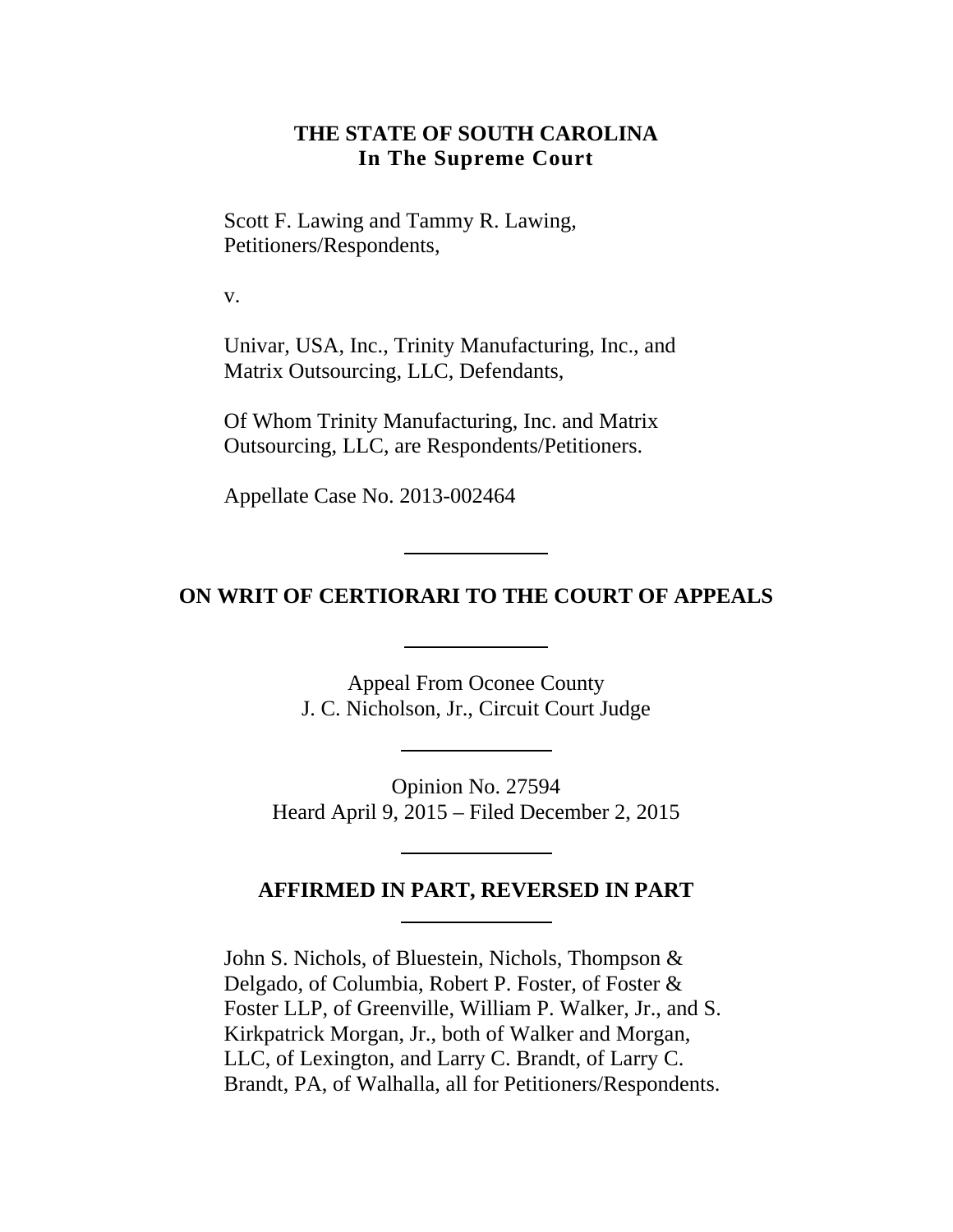Christian Stegmaier and Amy L. Neuschafer, both of Collins and Lacy, PC, of Columbia, for Respondents/ Petitioners.

**CHIEF JUSTICE TOAL:** In this products liability action, Trinity Manufacturing, Inc. (Trinity), and Matrix Outsourcing, LLC (Matrix), argue that the court of appeals erred in reversing the trial court's decision to grant summary judgment to them on a strict liability cause of action. *See Lawing v. Trinity Mfg., Inc.*, 406 S.C. 13, 749 S.E.2d 126 (2013). In their cross-appeal, Scott and Tammy Lawing ask this Court to reverse the court of appeals' decision affirming the trial court's decision to charge the jury on the sophisticated user defense. We affirm in part and reverse in part the decision of the court of appeals.

## **FACTS/PROCEDURAL BACKGROUND**

This case revolves around the packaging and labeling of sodium bromate, a chemical which contributed to a fire that occurred in a plant owned by Engelhard Corporation (Engelhard) in Seneca, South Carolina, in June 2004. At the time of the fire, Scott Lawing worked at Engelhard's Seneca plant as a maintenance mechanic.<sup>1</sup> Engelhard produced a precious metal catalyst used in the automobile industry, and refined metals from recycled materials.

To complete its refining process, Engelhard used approximately 120 metric tons per annum of sodium bromate, which is classified as an oxidizer. An oxidizer is a chemical that initiates or promotes combustion in other materials, thereby causing fire either by itself or through the release of oxygen or other gases. In other words, when an oxidizer such as sodium bromate is heated to a certain temperature, it releases oxygen and contributes to the combustion of other materials.

Engelhard purchased the sodium bromate from Univar USA, Inc. (Univar). Univar sourced the sodium bromate through Trinity, who in turn, utilized its subsidiary, Matrix, to obtain the sodium bromate from a Chinese manufacturer. The Chinese manufacturer shipped the sodium bromate to the Port of Charleston,

<sup>&</sup>lt;sup>1</sup> Engelhard was later purchased by BASF Corporation, which now operates the facility.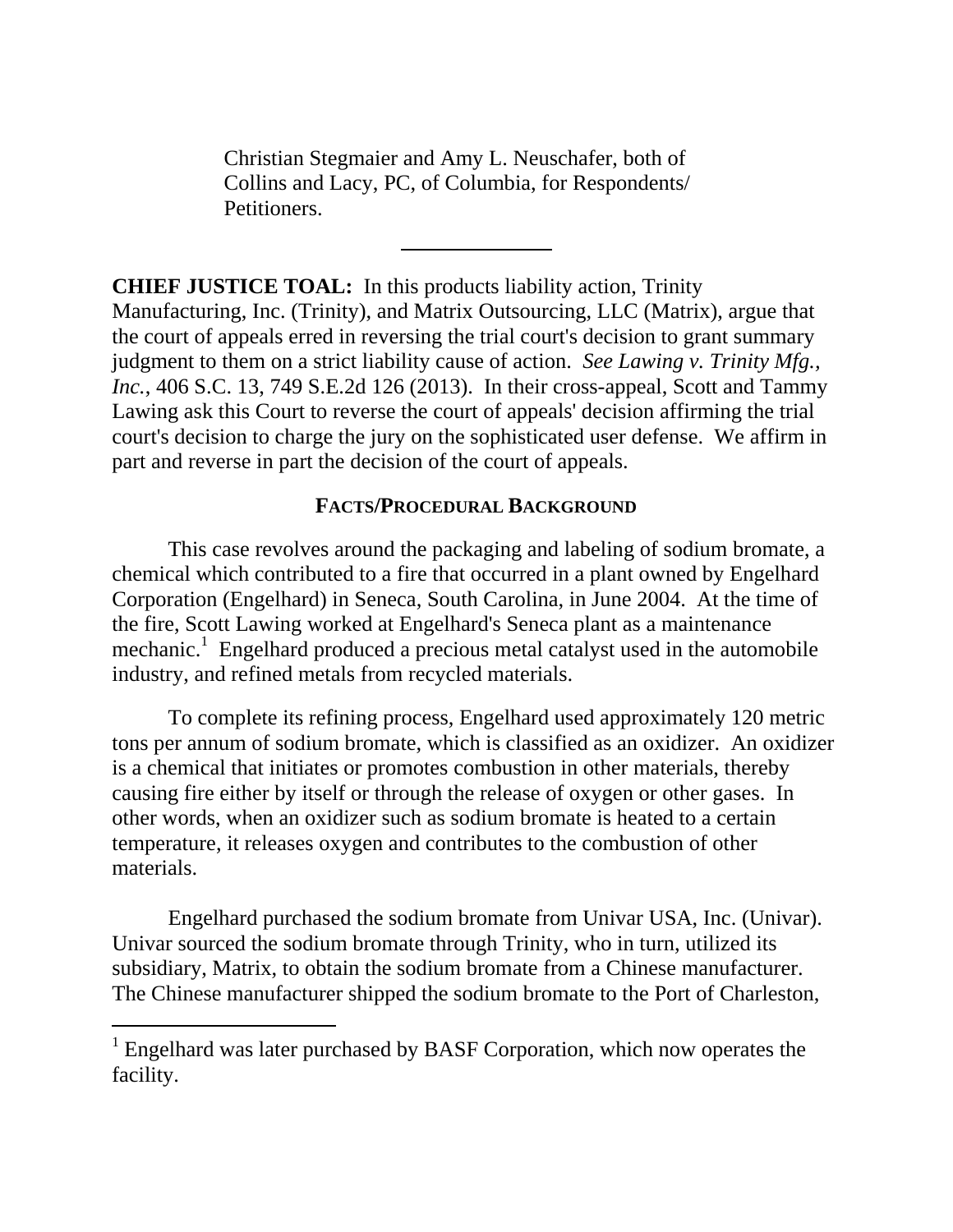and from there, a common freight carrier delivered the sodium bromate directly to Engelhard. Therefore, neither Univar, Trinity, nor Matrix ever inspected or handled the sodium bromate.

The shipment of sodium bromate involved in the fire was delivered to Engelhard on February 16, 2004, whereupon Engelhard inspected and accepted the shipment. The sodium bromate arrived packaged in woven plastic bags, each weighing twenty-five kilograms.<sup>2</sup> A warning label on one side of each bag displayed the universally recognized yellow oxidizer symbol.<sup>3</sup> The reverse side of each bag contained black text, including the words "sodium bromate," and other information regarding the material safety data sheet  $(MSDS)<sup>4</sup>$  for sodium bromate.

The bags of sodium bromate arrived at Engelhard stacked upon each other on wooden pallets, with thirty-six bags per pallet. The pallets were stacked two pallets high. Each of the pallets was "shrink-wrapped" so that the bags would remain on the pallet.

Paul Bailey, an Engelhard employee who was responsible for receiving shipments when the fire occurred, testified that none of the pallets in the February 2004 shipment contained warnings identifying the contents of the pallets as an oxidizer, and there were no warnings on the sides of the bags themselves that could be seen through the shrink-wrap. Within each shrink-wrapped pallet, some bags of the sodium bromate were stacked so that the black text on the bags appeared faceup, while other bags were positioned such that the yellow oxidizer symbol appeared face-up.

 $\overline{a}$ 

 $3$  The oxidizer symbol is a yellow diamond with black borders. Inside the diamond is a drawing of a flame, and underneath, the words "OXIDIZER" or "OXIDIZING AGENT" appear in black ink. The United States Department of Transportation requires this symbol be used in the labeling of oxidizers such as sodium bromate. *See* 49 C.F.R. § 172.426 (2003).

<sup>4</sup> Along with the delivery of the chemical, Engelhard was provided the MSDS for sodium bromate. The MSDS warned that if sodium bromate made contact with other materials, it could cause a fire, and that sodium bromate "[m]ay accelerate burning if involved in a fire." Engelhard maintained MSDSs in offices throughout its plant for the various chemicals used in its production.

 $2^2$  Specifically, the bags were made of polypropylene and polyethylene—both combustible materials.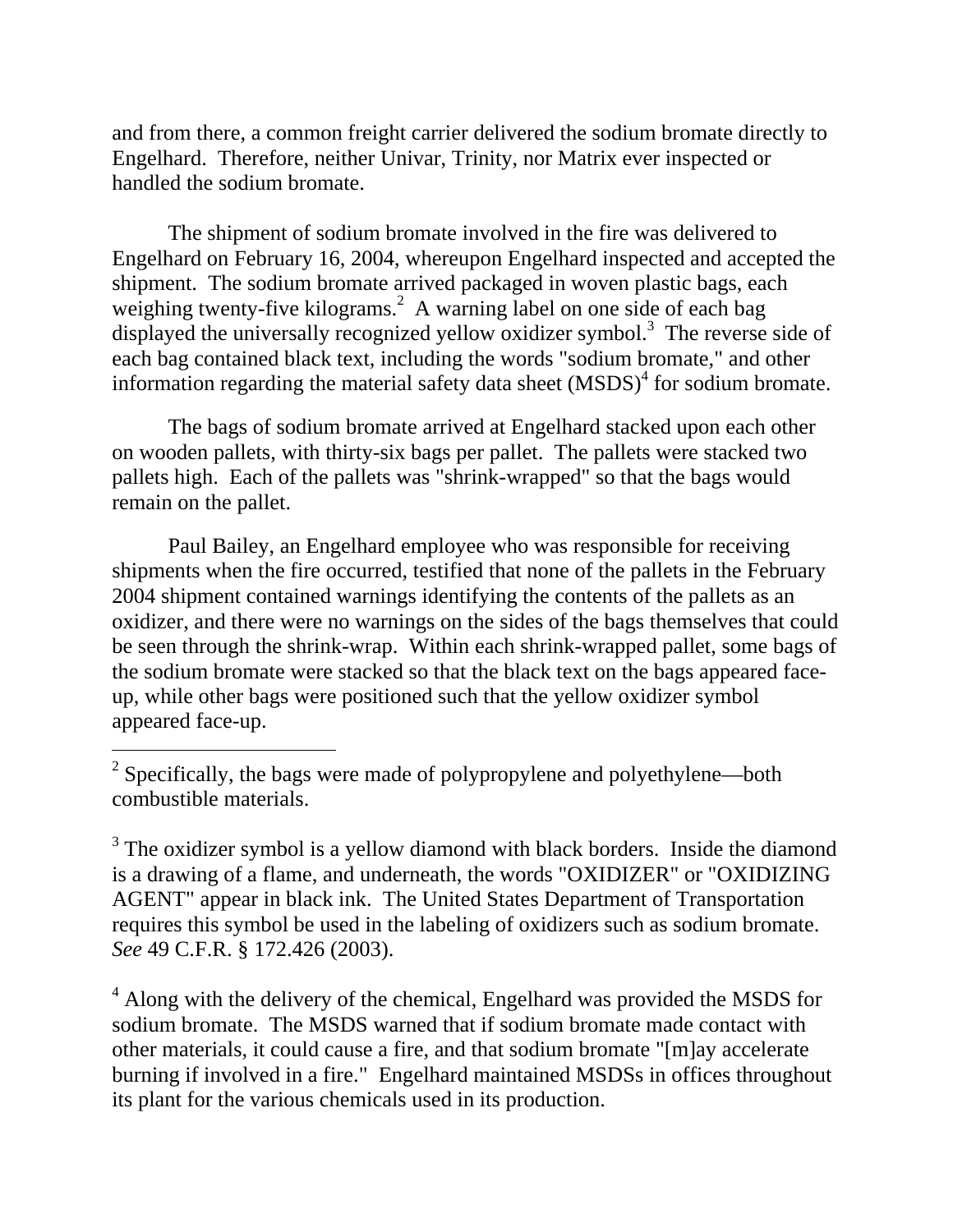Transportation (DOT) requirements.<sup>6</sup> At trial, Dr. Jerry Purswell, who testified as an expert in the field of Occupational Health and Safety Administration (OSHA) regulations, opined that the labeling on the bags of sodium bromate did not satisfy the OSHA HazCom requirements<sup>5</sup> for an appropriate warning label because the oxidizer symbol was not prominently displayed on the bags. Dr. Purswell testified that in his opinion, the written material on the bags did, however, satisfy the relevant Department of

Upon receipt of a shipment of sodium bromate, Engelhard employees typically moved the double-stacked pallets of sodium bromate—still shrinkwrapped—directly to the warehouse for storage, where Engelhard stored the chemical until it was needed for production.

On May 20, 2004—the week before Engelhard's annual "shutdown week"— Engelhard employees moved four pallets of sodium bromate from the warehouse to the refinery hallway to be used in production. During the shutdown week, Engelhard stopped regular production in order to perform routine maintenance. However, Engelhard policies provided that production materials were not to be left in the refinery during shutdown week.

On June 1, 2004, Lawing, along with Keith Black and Curtis Martin, were assigned to work under Steve Knox during the shutdown week as part of a maintenance crew tasked with using an oxyacetylene cutting torch to cut out and replace condensate pipe in the refinery hall—not far from where the four pallets of sodium bromate had recently been moved.

Pursuant to Engelhard's policies, use of the oxyacetylene torch required the issuance of a hazardous work permit prior to the commencement of the project. Engelhard policies provided that before the permit could be issued, "a thorough inspection of the immediate work area and all areas adjacent for the presence of

 "prominently displayed on the container." *See id.*  $5$  29 C.F.R. § 1910.1200(f) (2003). Essentially, the regulation requires labels on the containers of hazardous chemicals; states that the labels must provide the identity of the hazardous chemicals and appropriate hazard warnings; and describes other requirements for the labels, i.e., that the warnings must be

 $6$  49 C.F.R. § 172.406 (2003) (describing the proper placement of labels on packages containing hazardous materials); 49 C.F.R. § 172.407 (2003) (setting forth requisite label specifications, such as durability, design, size, and color).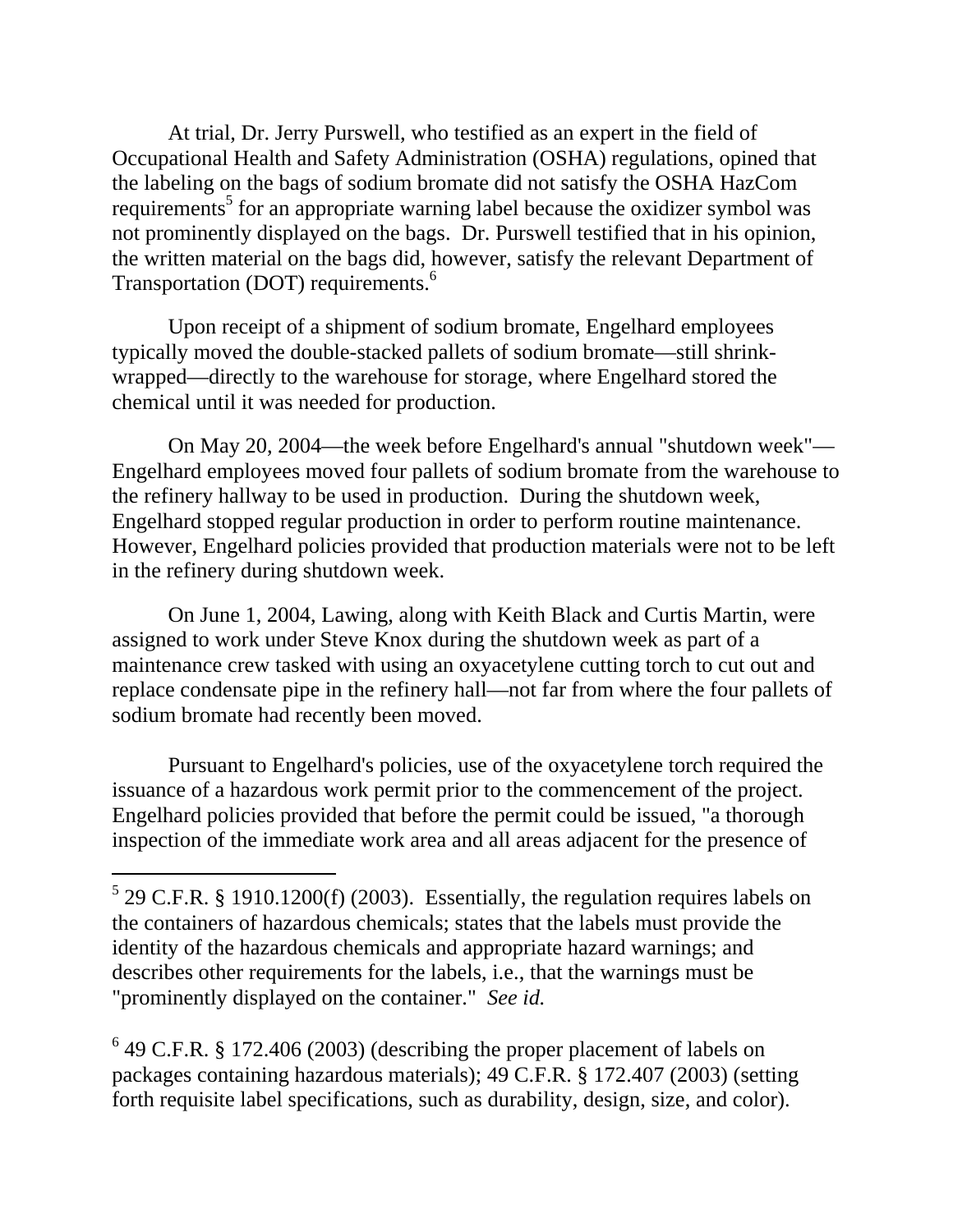pallets from the work area before the maintenance began.<sup>7</sup> combustible and/or flammable materials" must take place and that "[a]ll such materials will be removed to a safe location for the duration of the Hotwork [sic]." Therefore, to obtain a hazardous work permit for the project, Knox toured the work area prior to the start of the maintenance work. Knox testified that he noticed the pallets of sodium bromate within the work area, and walked close enough to the pallets to ensure that there was no oxidizer symbol on them. Although Knox did not see the oxidizer symbol, he noticed black text on the sides of the bags. Knox did not know what sodium bromate was, but admitted that if he had seen an oxidizer symbol on the pallets, he would have ensured that employees moved the

 they should move the bags. Lawing testified that when he saw the bags, he Martin and Lawing each testified that they noticed the bags of sodium bromate in the work area on the day of the fire, but saw no label indicating that looked for a "label or something that told me I needed to move it" and when he did not see one, he "thought they were fine." Lawing stated that if he had seen an oxidizer symbol, he would have moved the pallets. Lawing testified that at the time, he thought the bags contained baking soda.

The maintenance crew used the oxyacetylene torch to cut the pipe, which was suspended approximately fifteen to twenty feet above the floor. After about two hours of work, a piece of hot slag fell and landed on or near one of the pallets of sodium bromate. There was a "flash" on the pallet, which erupted into a ball of fire that engulfed Lawing, Martin, and Black. According to Knox, the eruption of fire "sounded like a jet taking off."

Each of the men suffered severe burns and serious injuries which totally disabled them and rendered them in need of substantial medical care for the rest of their lives. Lawing testified that he suffered second and third degree burns on forty-two percent of his body, and that his lungs and eyes were also burned.

The Lawings—as well as Black and Martin (collectively, the plaintiffs) $\delta$ commenced lawsuits against Univar, Trinity, and Matrix (collectively, the

 $7$  Prior to the project, each of the maintenance workers received hazard communication training which taught them to recognize warning symbols including the oxidizer symbol—on packages of chemicals as well as the importance of such labels.

 $8\,\mathrm{Of}$  the three plaintiffs whose cases were consolidated for trial, the Lawings are the only plaintiffs involved in this appeal.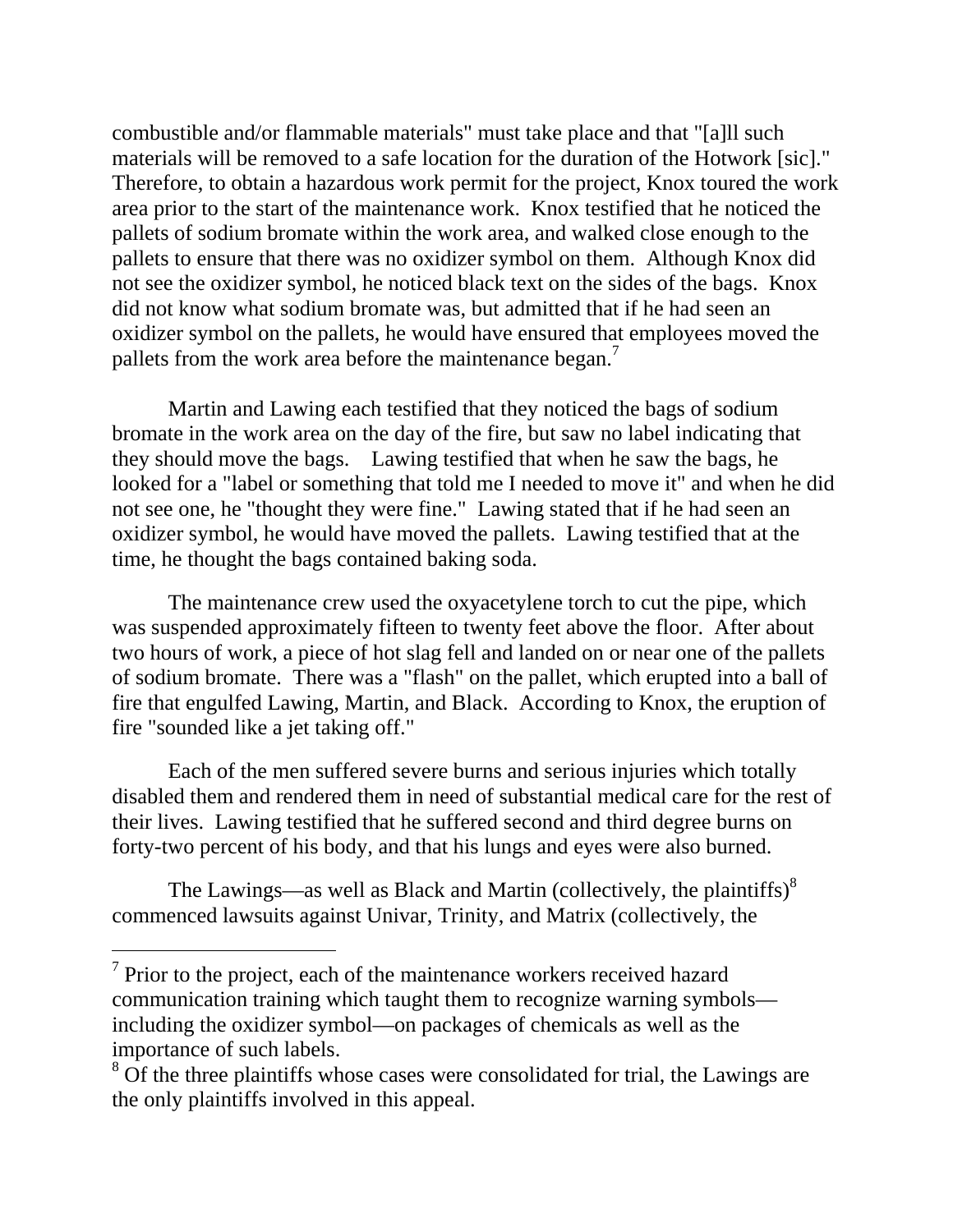defendants), each alleging causes of action for strict liability, negligence, and breach of the implied warranty of merchantability.<sup>9</sup> The Lawings also asserted a breach of express warranty cause of action against Univar. Further, Tammy Lawing contended that she suffered loss of consortium as a result of her husband's injuries.

Prior to trial, the defendants made a number of dispositive motions, including motions for summary judgment on the Lawings' claims. In particular, the defendants filed a joint motion for summary judgment on the Lawings' strict liability cause of action. The trial court addressed these motions and other matters during a two-day pre-trial hearing. The trial court granted the defendants' motion for summary judgment on the strict liability claim, ruling that Lawing was not a "user" of sodium bromate as required by section 15-73-10 of the South Carolina Code. S.C. Code Ann. § 15-73-10 (2005) (requiring a plaintiff to be a "user" or "consumer" of a product to recover under a strict liability theory).

The trial court consolidated the plaintiffs' cases and bifurcated the trial into a liability phase and a damages phase. Five causes of action were submitted to the jury. Three were against all of the defendants: negligence as to packaging, negligence as to warning labels,<sup>10</sup> and breach of the implied warranty of merchantability. Two causes of action were against Univar only: breach of express warranty as to packaging and breach of express warranty as to warning labels.

Although the trial court had denied the defendants' motion for a directed verdict as to the sophisticated user defense at the conclusion of all of the evidence,

 $\overline{a}$ 

<sup>10</sup> With regard to the claims involving the warning labels—or lack thereof—on the sodium bromate, the plaintiffs proceeded under the theory that the suppliers should be held liable because the requisite warning labels were not prominently displayed or clearly visible.

 $9^9$  Each plaintiff sought and received workers' compensation benefits as a result of the fire. Accordingly, the Workers' Compensation Act provided the exclusive remedy against Engelhard. *See* S.C. Code Ann. § 42-1-540 (2015) (providing that the rights and remedies granted to an employee under the Workers' Compensation Act "shall exclude all other rights and remedies of such employee, his personal representative, parents, dependents or next of kin as against his employer, at common law or otherwise, on account of such injury loss of service or death").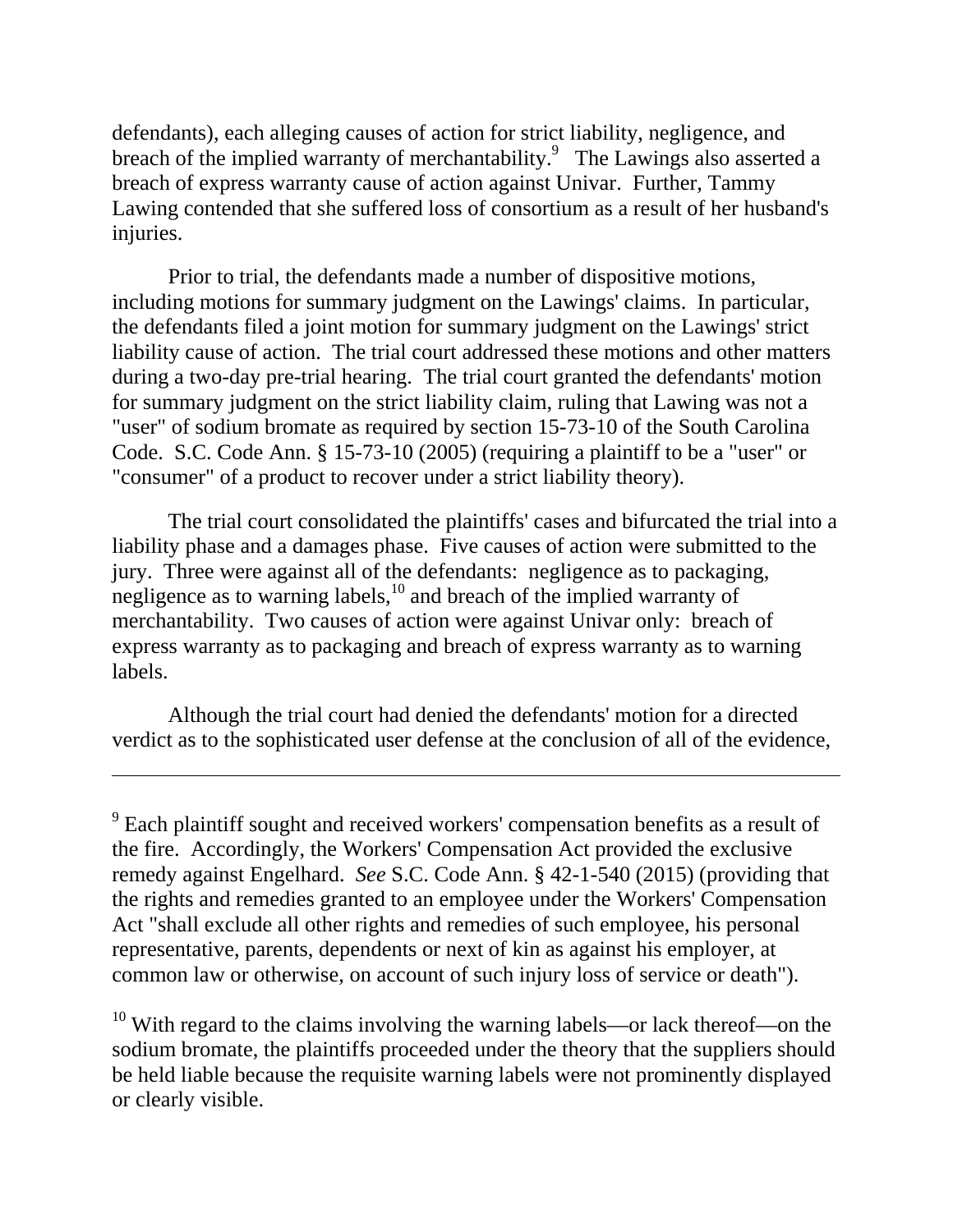the court charged the defense to the jury. As to the negligence cause of action, the trial court charged the jury, in pertinent part:

Federal regulations impose a duty on suppliers to warn of possible dangers arising from the use of their product. This requirement comes from the [OSHA] regulation[] 1910.1200(f), which says that the chemical manufacturer, importer, or distributor shall ensure that each container of hazardous chemicals leaving the workplace is labeled, tagged or marked with the following: [i]dentity of the hazardous chemicals; appropriate hazard warnings; and the name and address of the chemical manufacturer, importer, or other responsible party. The federal regulations are in evidence. The court has ruled that the circumstantial evidence in the case proves that the bags were labeled. The plaintiff alleged that the labels were not clearly visible or prominently displayed, not that there was not a label on the bags.

The trial court then explained that South Carolina common law requires a supplier of a dangerous product to provide a warning to the user, consumer, or purchaser. The trial court stated:

A supplier may provide the information needed for the safe use of the product to a third person, but this may not relieve the supplier of responsibility in all cases. Where the supplier provides the information to a third person, and not directly to the user, consumer, or purchaser, the supplier must give all the information needed for the product's safe use and must use a method of giving that information that reasonably ensures that it will reach the user, consumer, and purchaser. The supplier must inform the third person of the dangerous character of the product or of the precautions which must be used in using the product to make it safe. The supplier has a duty to be reasonably sure that the information or warning about the product will reach those the supplier should expect to use the product. To determine whether the supplier should reasonably expect the method used to reach the user, consumer, or purchaser, you should consider the magnitude of the danger, the purpose for which the product is made, and the practical means of disclosing the information. If the supplier should reasonably foresee that the warnings given to third parties, will not be adequately passed on to the probable users, consumers, or purchasers of the product and that the dangers will not be obvious to the users, consumers, or purchasers, the supplier's duty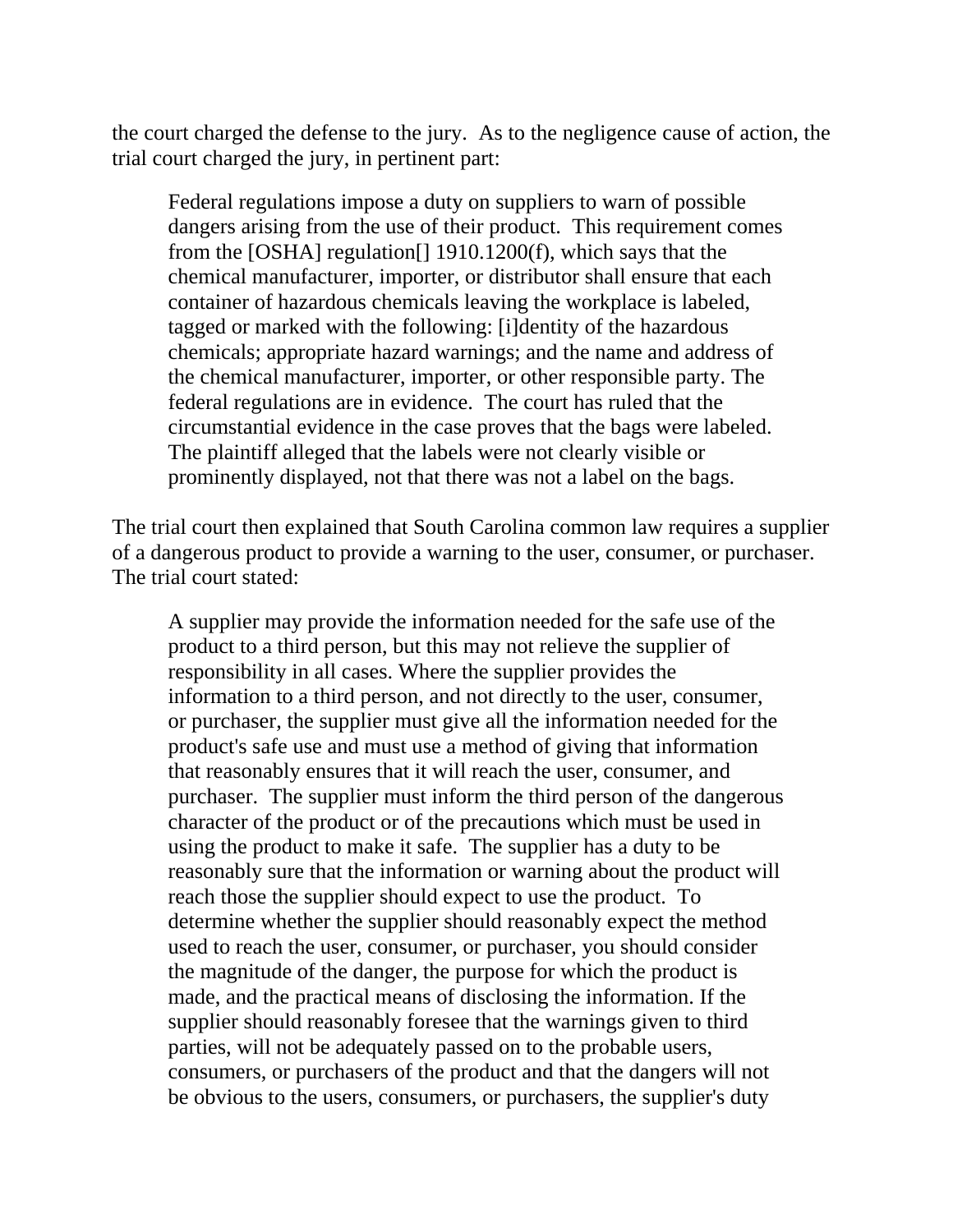to warn may extend to those persons endangered or affected by the foreseeable use of the product. A sophisticated user defense could be appropriate under the circumstances. I will charge you on the sophisticated user defense later.

After explaining the elements of negligence, the trial court charged the sophisticated user defense:

 The [defendants] have also pled the sophisticated user defense. Now, ladies and gentlemen, under the South Carolina law, a distributor or supplier has no duty to warn of potential risks or dangers inherent in a product if the product is distributed to what we call a learned intermediary or distributed to a sophisticated user who might be in a position to understand and assess the risks involved, and to inform the ultimate user of the risks, and to, therefore, warn the ultimate user of any alleged inherent dangers involved in the product. Simply stated, the sophisticated user defense is permitted in cases involving an employer who was aware of the inherent dangers of a product which the employer purchased for use in his business and can be reasonably relied upon to warn ultimate users of the product. Such an employer has a duty to warn his employees of the danger of the product.

You may consider a number of factors in determining whether the sophisticated user [defense] applies. Those factors include: The dangerous condition of the product; the purpose for which the product is used; the form of any warnings given; the reliability of the third party as a conduit of necessary information about the product; the magnitude of the risk involved and the burdens imposed on the supplier by requiring that it directly warn all users.

If you find that the sophisticated user defense applies in this case, then you must find that the defendants owed no duty to warn; therefore, you must find in favor of the defendants on the plaintiffs' negligence claim.

The jury found for the Lawings on only one cause of action: breach of express warranty as to warning labels against Univar. The jury returned defense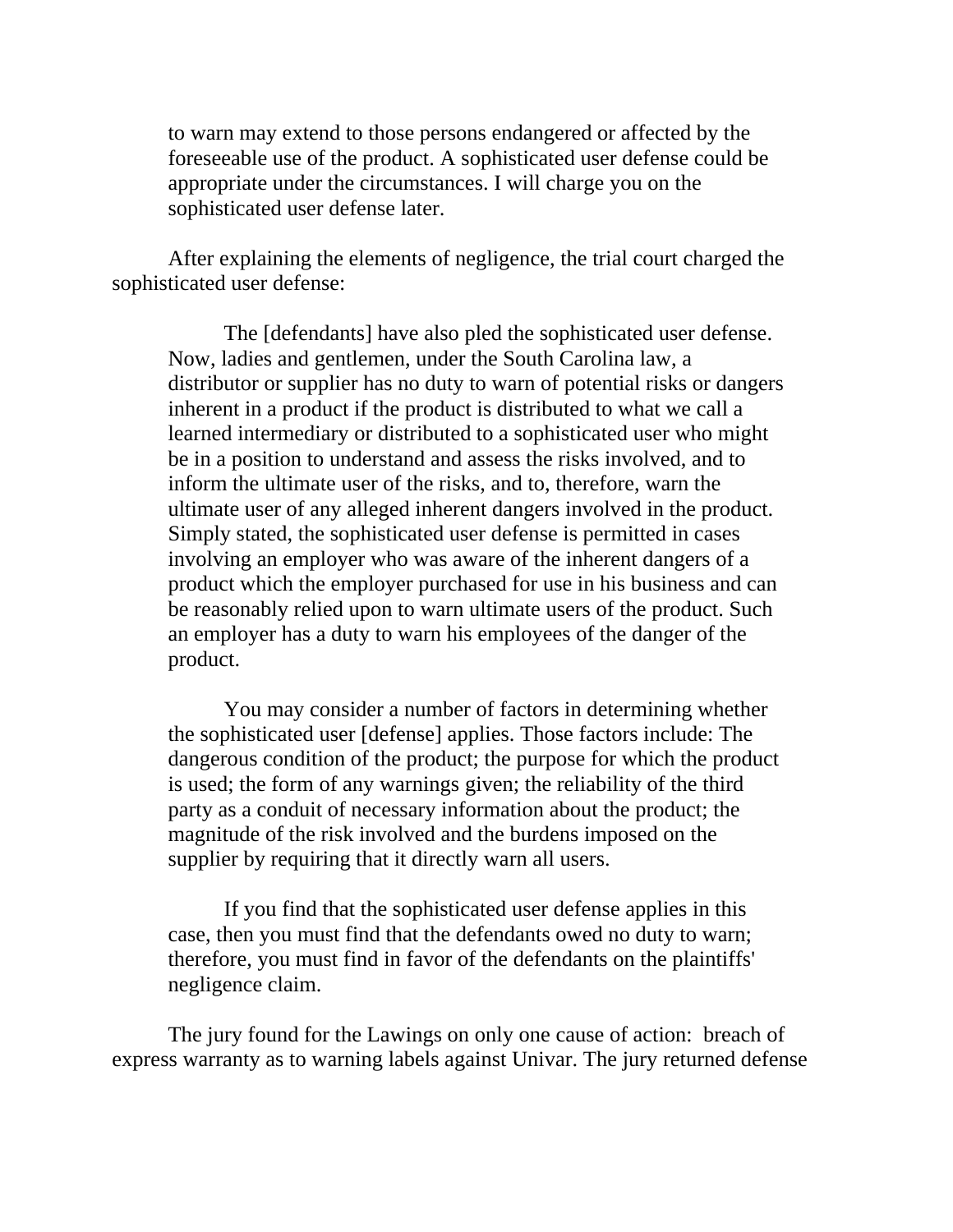absolved of liability.<sup>11</sup> verdicts on the Lawings' other causes of action. Thereby, Trinity and Matrix were

A consolidated appeal to the court of appeals followed. However, during the pendency of the appeal, Univar settled with all of the plaintiffs. Only the Lawings' appeal of the grant of summary judgment on their strict liability claim and their appeal of the jury verdict in favor of Trinity and Matrix proceeded to disposition at the court of appeals.

The court of appeals affirmed the trial court's decision to charge the sophisticated user defense on the negligence and breach of the implied warranty of merchantability claims. *Lawing*, 406 S.C. at 33, 749 S.E.2d at 136. In addition, the court of appeals reversed the trial court's decision to grant Trinity and Matrix's summary judgment motion on the strict liability claim, finding that the trial court too narrowly interpreted the term "user" under section 15-73-10, and holding that Lawing was indeed a "user" of sodium bromate for purposes of the statute. *Id.* at 37, 749 S.E.2d at 138. Therefore, the court of appeals remanded the matter for a new trial on the Lawings' strict liability claim. *Id.* at 37, 749 S.E.2d at 139.

The Lawings, as well as Trinity and Matrix, filed petitions for writs of certiorari, asking this Court to review the court of appeals' decision. This Court granted both petitions for writs of certiorari to review the court of appeals' opinion pursuant to Rule 242, SCACR.

#### **ISSUES PRESENTED**

- I. Whether the court of appeals erred in holding that Lawing was a "user" of the sodium bromate for purposes of section 15-73 10, and thus reversing the trial court's decision to grant Trinity and Matrix summary judgment on the Lawings' strict liability cause of action?
- II. Whether the court of appeals erred in affirming the trial court's decision to charge the jury on the sophisticated user defense?

<sup>&</sup>lt;sup>11</sup> Black and Martin settled with Trinity and Matrix before trial.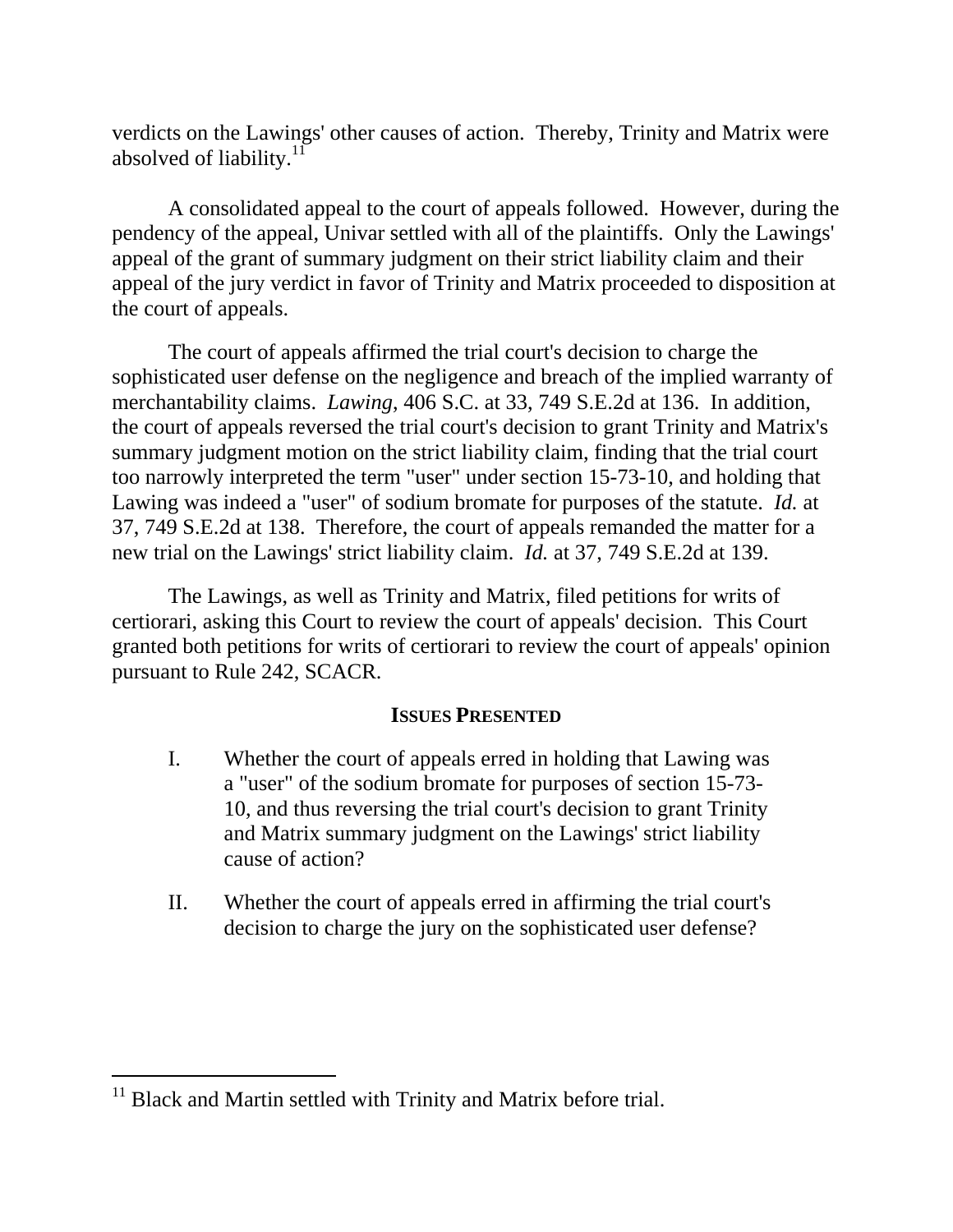### **LAW/ANALYSIS**

#### *I. Strict Liability Cause of Action*

Trinity and Matrix argue that the court of appeals erred in holding that Lawing was a "user" of the sodium bromate, and therefore, the court of appeals erred in reversing the trial court's grant of summary judgment on the strict liability claim, which was based on the trial court's finding that Lawing was not considered a "user" under section 15-73-10 of the South Carolina Code. Moreover, Trinity and Matrix argue that the court of appeals set forth a far too expansive definition of "user" for purposes of a strict liability analysis under South Carolina law.

#### **a. Standard of Review**

When reviewing an order granting summary judgment, the appellate court applies the same standard as that used by the trial court pursuant to Rule 56(c), SCRCP. *Turner v. Milliman*, 392 S.C. 116, 122, 708 S.E.2d 766, 769 (2011). Summary judgment is appropriate where the pleadings, depositions, answers to interrogatories, and admissions on file, together with the affidavits, if any, show that there is no genuine issue of material fact and the moving party is entitled to judgment as a matter of law. Rule 56(c), SCRCP; *Turner*, 392 S.C. at 766, 708 S.E.2d at 769.

"Determining the proper interpretation of a statute is a question of law, and this Court reviews questions of law de novo." *Perry v. Bullock*, 409 S.C. 137, 140, 761 S.E.2d 251, 252–53 (2014) (citation omitted).

#### **b. Section 15-73-10**

 $\overline{a}$ 

Section 15-73-10 of the South Carolina Code provides that "[o]ne who sells any product in a defective condition unreasonably dangerous to **the user or consumer** . . . is subject to liability for physical harm caused to the ultimate user or consumer . . . . " S.C. Code Ann. § 15-73-10 (2005) (emphasis added).<sup>12</sup> This section imposes strict liability upon the manufacturer and seller of a product for an injury to any "user or consumer" if the product reaches the user or consumer without substantial change in the condition in which it is sold. *Id.*; *Fleming v. Borden, Inc.*, 316 S.C. 452, 457, 450 S.E.2d 589, 592 (1994).

 $12$  "This provision, which was adopted by the General Assembly in 1974, codified, nearly verbatim, Restatement (Second) of Torts § 402A." *In re Breast Implant Prod. Liab. Litig.*, 331 S.C. 540, 545, 503 S.E.2d 445, 447 (1998).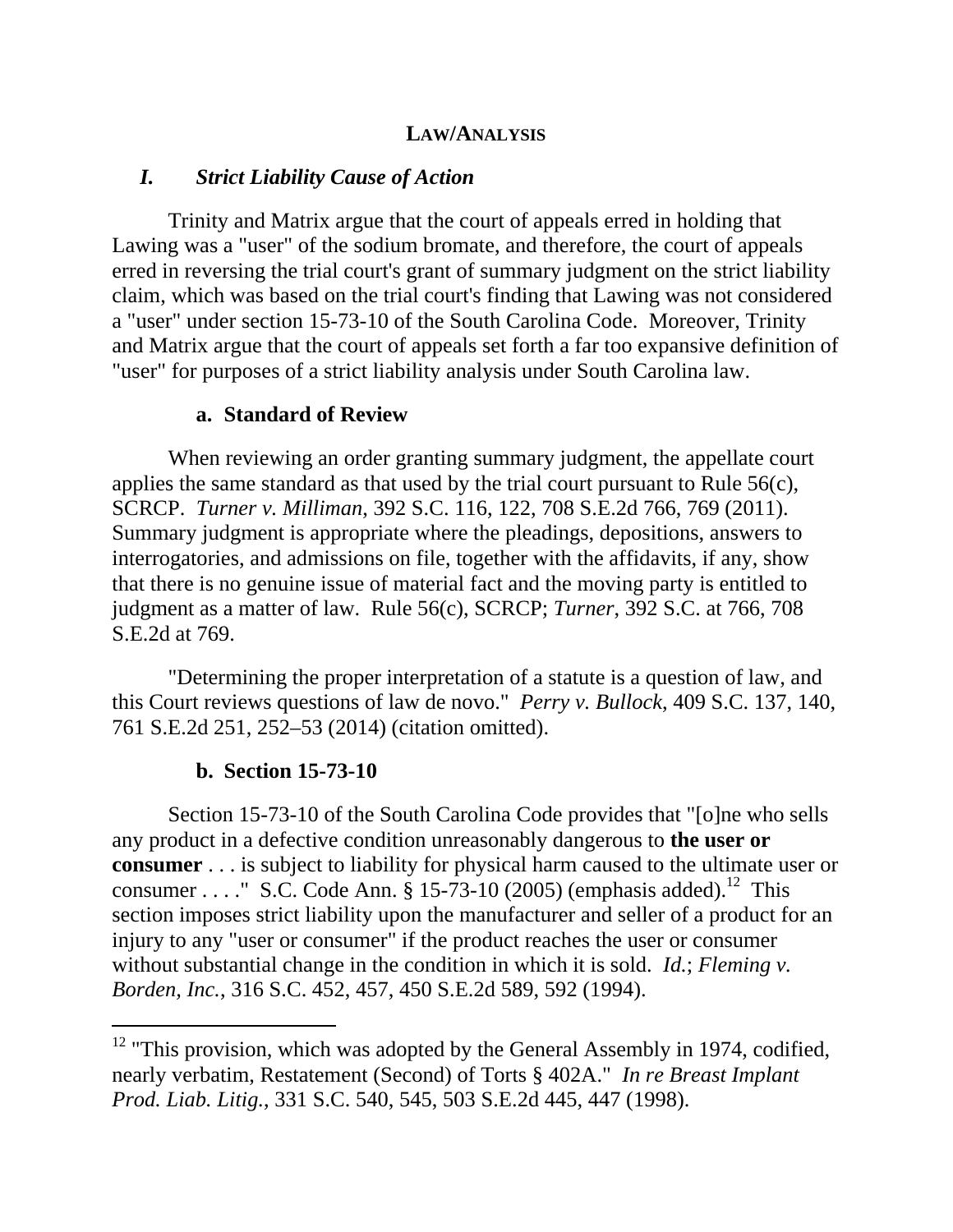Section 15-73-10 does not define "user." Instead, the General Assembly expressly adopted the comments to section 402A of the Restatement of Torts (Second)—which discuss the meaning of "user"—as the expression of legislative intent for that section. *See* S.C. Code Ann. § 15-73-30 (2005) ("Comments to [section] 402A of the Restatement of Torts, Second, are incorporated herein by reference as the legislative intent of this chapter.").

 Comment *l* to section 402A of the Restatement of Torts (Second), titled "User or consumer," provides in pertinent part:

In order for the rule stated in this Section to apply, it is not necessary that the ultimate user or consumer have acquired the product directly from the seller, although the rule applies equally if he does so. He may have acquired it through one or more intermediate dealers. It is not even necessary that the consumer have purchased the product at all. He may be a member of the family of the final purchaser, **or his employee,** or a guest at his table, or a mere donee from the purchaser. The liability stated is one in tort, and does not require any contractual relation, or privity of contract, between the plaintiff and the defendant.

· · ·

**"User" includes** those who are passively enjoying the benefit of the product, as in the case of passengers in automobiles or airplanes**, as well as those who are utilizing it for the purpose of doing work upon it,** as in the case of an employee of the ultimate buyer who is making repairs upon the automobile which he has purchased.

Restatement (Second) of Torts § 402A cmt. l (1965) (emphasis added).

 Comment *o*, however, explains that in comment *l*, the American Law Institute (ALI) did not intend to express either approval or disapproval of expanding section 402A to allow recovery to those other than users or consumers. Comment *o* provides, in pertinent part:

Thus far the courts, in applying the rule stated in this Section, have not gone beyond allowing recovery to users and consumers, as those terms are defined in Comment *l*. Casual bystanders, and others who may come in contact with the product, as in the case of employees of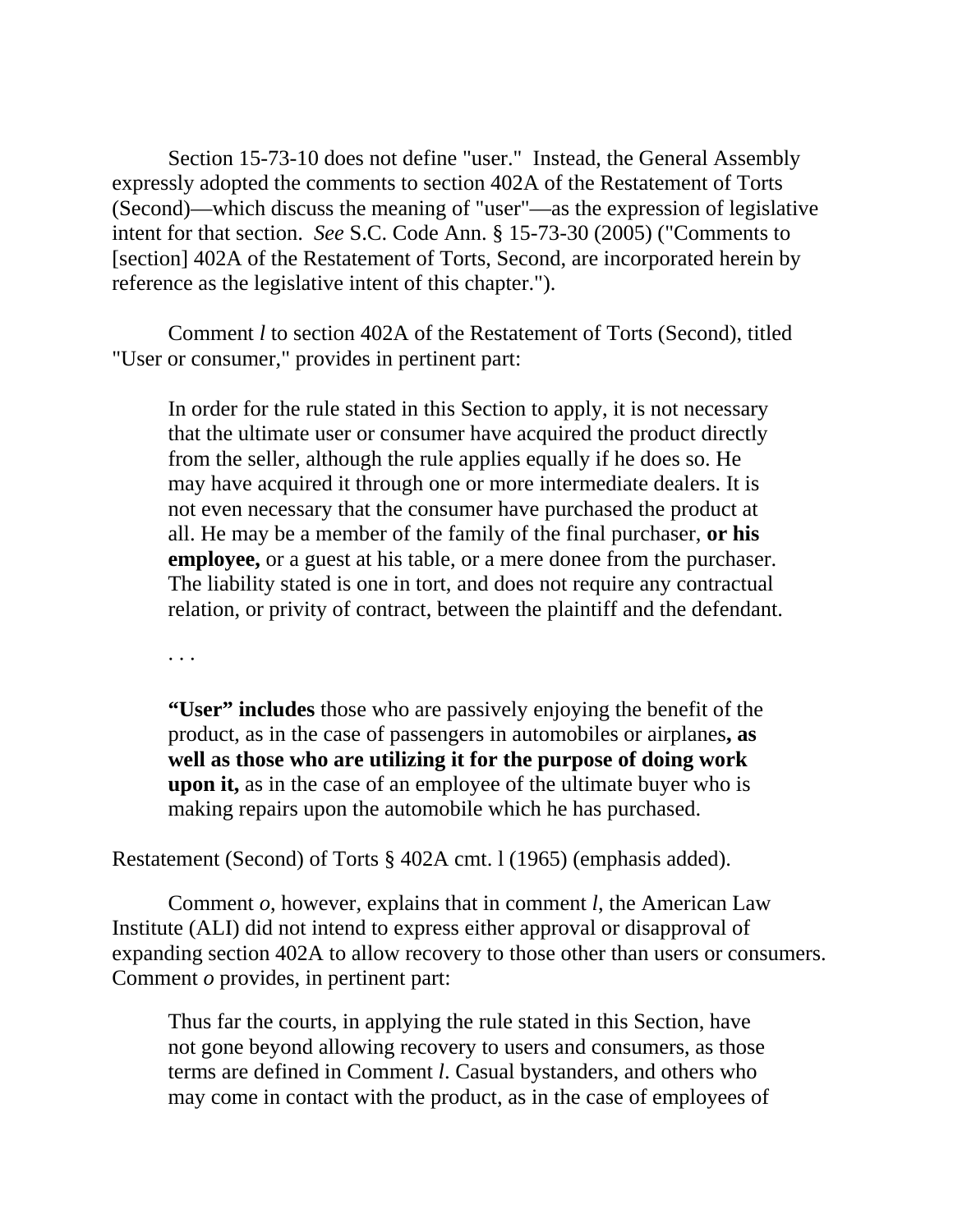the retailer, or a passer-by injured by an exploding bottle, or a pedestrian hit by an automobile, have been denied recovery.

Restatement (Second) of Torts § 402A cmt. o (emphasis added).

 the term "user" under section 15-73-10 for purposes of a strict liability claim. *See*  We have not yet applied the comments to section 402A to determine whether a plaintiff should be considered a "user" under section 15-73-10. In fact, there has been only one occasion on which we have addressed the interpretation of *Bray v. Marathon Corp.*, 356 S.C. 111, 116, 588 S.E.2d 93, 95 (2003).

In *Bray*, we found that an employee who suffered an emotional injury after watching a coworker being crushed by a trash compactor was a "user" of the trash compactor for purposes of section 15-73-10 because she was operating the controls of the defective trash compactor at the time of the accident. 356 S.C. at 116, 588 S.E.2d at 95. Further, in line with comment *o*, we provided that a bystander analysis does not apply to a strict liability cause of action, stating that a "user of a defective product is not a mere bystander but a primary and direct victim of the product defect." *Id.* at 117, 588 S.E.2d at 95.

The Lawings argue that Lawing was precisely the type of user for whom any warnings on the sodium bromate should have been intended, and therefore, the comments to section 402A support reversal of the trial court's decision on this issue. We agree.

 As an expert at trial testified, a product's labeling is considered part of the product's package. *See also* Restatement (Second) of Torts § 402A cmt. h ("No reason is apparent for distinguishing between the product itself and the container in which it is supplied; and the two are purchased by the user or consumer as an integrated whole."). The very purpose of warnings issued through labels on products is "to provide information to people about hazards and safety information they do not know about so they may avoid the product altogether or avoid the danger by careful use." David G. Owen, *Products Liability Law* 621 (2d ed. 2008). Indeed, labels and other aspects of packaging are typically a user's first line of defense in assessing a product's danger, and oftentimes, the only indication that a product is a highly flammable or otherwise dangerous product.

The fact that Lawing noticed the pallets of sodium bromate within the work area on the day of the fire—but failed to request their removal because he did not see a label indicating their dangerous nature—is crucial for purposes of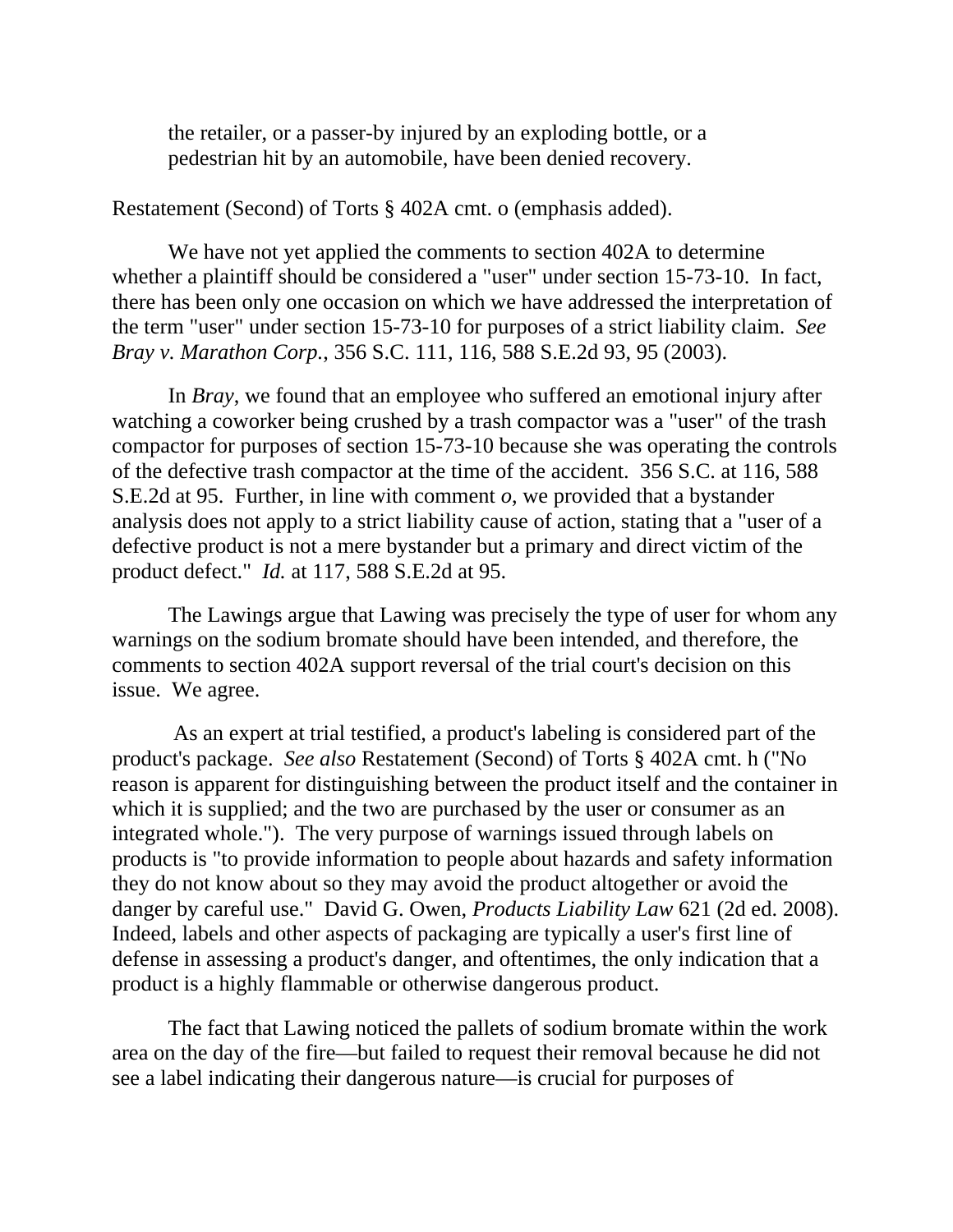determining whether he should be considered a "user" of the sodium bromate. According to Lawing's testimony, he used the sodium bromate's labeling—or the lack thereof—to evaluate the safety of the product the day of the fire. Therefore, we find that Lawing's actions fall under comment *l* because Lawing used the information on the sodium bromate's packaging to complete work in close proximity to the pallets of sodium bromate, and to assess the need to avoid or move the nearby sodium bromate, regardless of the fact that he did not actually handle the sodium bromate.

Similar to the court of appeals, we find that Lawing was not a "casual bystander" with regard to the sodium bromate. *See Lawing*, 406 S.C. at 34, 749 S.E.2d at 137. On the day of the fire, there was the potential for Lawing to interact with the sodium bromate while completing his work in the refinery hall, especially after Engelhard employees failed to move the sodium bromate from the work area before the maintenance began. As the court of appeals stated, the examples set out in comment *o* "illustrate that the [ALI] intended that the people to be excluded from the definition of 'user' and 'consumer' are much farther removed from the product than Lawing and his co-workers were from the sodium bromate." *Id.* 

## **c. Court of Appeals' Definition of "User"**

Although the court of appeals properly found that Lawing should be considered a "user" under section 15-73-10, we agree with Trinity and Matrix's contention that the court of appeals set forth far too broad a definition of "user" for purposes of a strict liability analysis in South Carolina.

After citing the comments to section 402A discussing the definition of "user," the court of appeals stated:

**Considering the comments together, we believe the legislature intended that the term "user" include persons who could foreseeably come into contact with the dangerous nature of a product.** Thus, a person who examines a product for warnings and other safety information is one whom the seller intends will use that information to avoid the dangers associated with the product, and thus is a person who foreseeably could come into contact with its dangerous nature.

*Lawing*, 406 S.C at 34–35, 749 S.E.2d at 137 (emphasis added).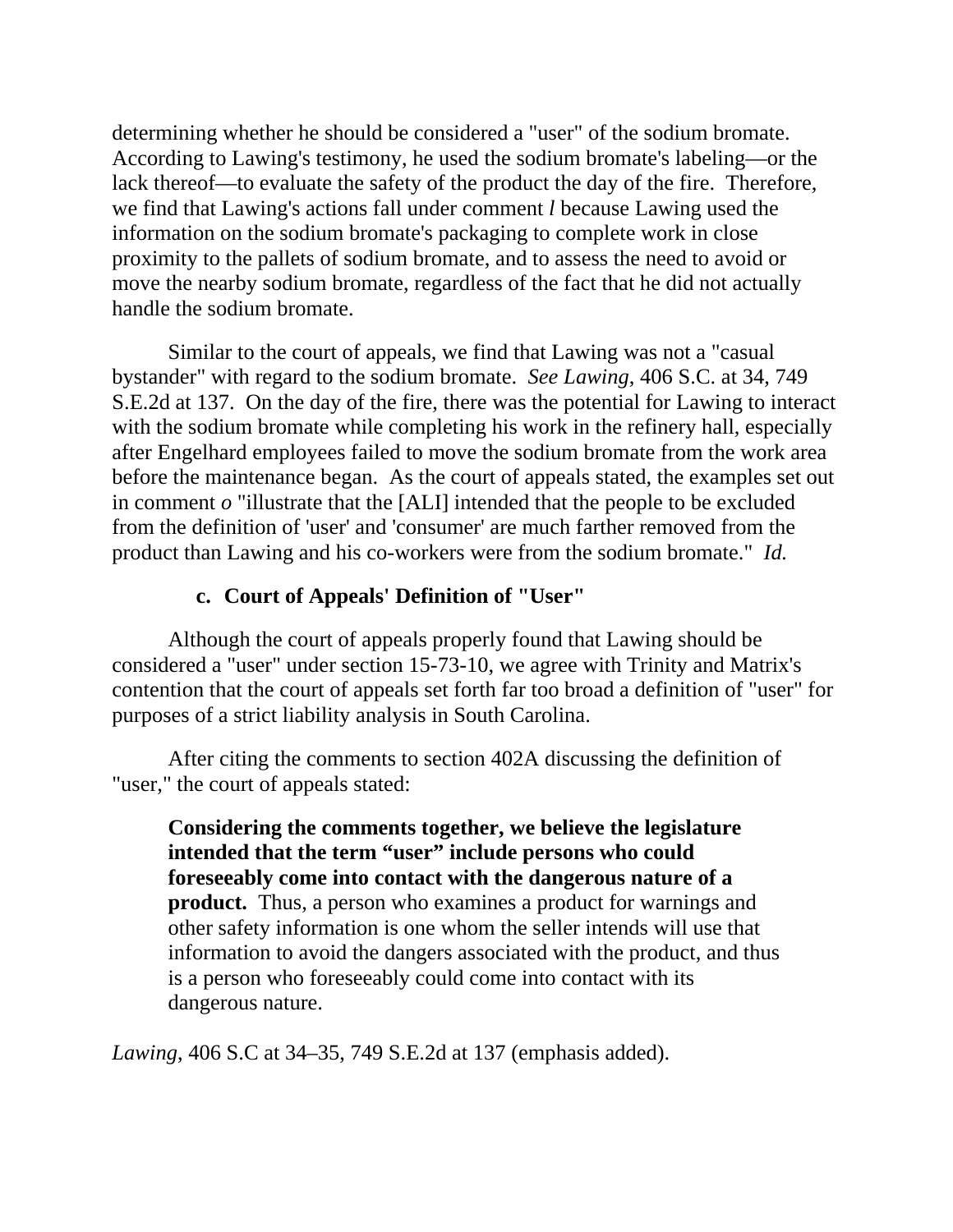As evident from our application to Lawing in this case, we would not restrict the term "user" to plaintiffs who are injured while handling or operating the dangerous product. However, the court of appeals' expansive definition including as a "user" all "persons who could foreseeably come into contact with the dangerous nature of a product" could be interpreted as to allow a bystander employee to recover under section 15-73-10. As discussed, *supra*, *Bray* clearly prohibits bystander recovery for purposes of strict liability. *See Bray*, 356 S.C. at 117, 588 S.E.2d at 95. Furthermore, including a foreseeability analysis in a determination of whether a plaintiff constitutes a "user" under section 15-73-10 is improper. *See Bray*, 356 S.C. at 117, 588 S.E.2d at 96 ("Because [section] 15-73 10 limits liability to the user or consumer, there is no need for a limitation on foreseeable victims to avoid disproportionate liability as was found necessary in the bystander setting.").

A case-by-case analysis is more appropriate for courts' determination of who constitutes a "user" under section 15-73-10. Therefore, we hold that the court of appeals erred in setting forth its broad definition of "user," and affirm as modified the court of appeals' decision on this issue.

### *II. Sophisticated User Jury Instruction*

 $\overline{a}$ 

The Lawings argue that the court of appeals erred in affirming the trial court's decision to charge the sophisticated user defense to the jury. We agree.

 *Id.* An appellate court will not reverse the trial court's decision regarding jury instructions unless the trial court committed an abuse of discretion. *Cole v. Raut*, 378 S.C. 398, 404, 663 S.E.2d 30, 33 (2008) (citing *Clark v. Cantrell*, 339 S.C. 369, 389, 529 S.E.2d 528, 539 (2000)). An abuse of discretion occurs when the trial court's ruling is based on an error of law or is not supported by the evidence.

Suppliers and manufacturers of dangerous products are generally under a duty to warn the ultimate user of the dangers associated with the use of the product. *See Livingston v. Noland Corp.*, 293 S.C. 521, 525, 362 S.E.2d 16, 18 (1987) (citing *Gardner v. Q.H.S., Inc.*, 448 F.2d 238, 242 (4th Cir. 1971) (finding that the duty to warn arises when the user may not realize the potential danger of a product)). However, the sophisticated user doctrine, which arose from comment *n*  to section 388 of the Restatement (Second) of Torts, $^{13}$  recognizes that a supplier

<sup>&</sup>lt;sup>13</sup> Section 388 provides that one who supplies a chattel directly or through a third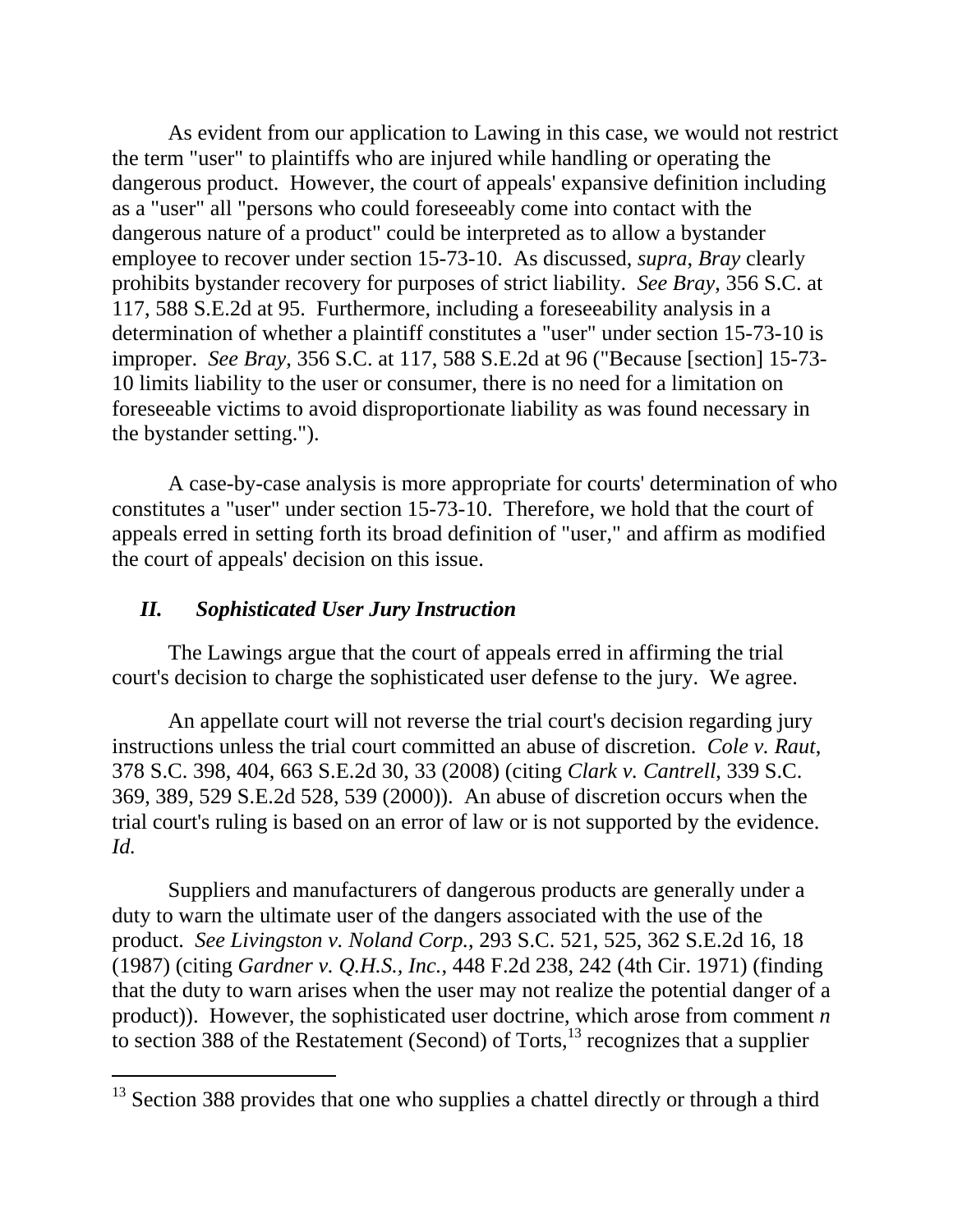employer to warn the end user. *See id.* may rely on an intermediary to provide warnings to the ultimate user if the reliance is reasonable under the circumstances. *See* Restatement (Second) of Torts § 388 cmt. n. The sophisticated user doctrine is typically applied as a defense to relieve the supplier of liability for failure to warn where it is difficult or even impossible for the supplier to meet its duty to warn the end user of the dangers associated with the use of a product, and the supplier therefore relies on the intermediary or

In arguing that the court of appeals erred in affirming the trial court's decision to charge the jury on the sophisticated user defense, the Lawings contend that the sophisticated user defense is not the law of South Carolina. We agree that prior to the court of appeals' opinion in this case, neither this Court, nor the court of appeals, had explicitly adopted the defense.<sup>14</sup> However, we need not formally

 $\overline{a}$ 

person a chattel for another to use is subject to liability for physical harm caused by the use of the chattel in the manner for which and by a person for whose use it is supplied, if the supplier: (a) knows or has reason to know that the chattel is or is likely to be dangerous for the use for which it is supplied; (b) has no reason to believe that those for whose use the chattel is supplied will realize its dangerous condition, and (c) fails to exercise reasonable care to inform them of its dangerous condition or of the facts which make it likely to be dangerous. Restatement (Second) of Torts § 388 (1965).

<sup>14</sup> The court of appeals stated in its opinion that when it affirmed a trial court's decision to charge the jury on the sophisticated user defense in *Bragg v. Hi-Ranger, Inc.*, 319 S.C. 531, 462 S.E.2d 321 (1995), the court "recognized that the sophisticated user doctrine is part of the products liability law of South Carolina." *Lawing*, 406 S.C. at 23, 749 S.E.2d at 131. In affirming the jury charge in *Bragg*, however, the court of appeals referenced section 388 of the Restatement (Second) of Torts—upon which the sophisticated user doctrine is based—but did not state whether South Carolina courts had adopted that section. *Bragg*, 319 S.C. at 550, 462 S.E.2d at 332 ("The sophisticated user defense outlined in section 388 of the Restatement (Second) of Torts has been adopted by numerous jurisdictions."). We note that the only mention of section 388 from this Court—albeit not in the context of whether the sophisticated user defense is a viable one—was in a dissent in *Claytor v. General Motors Corporation*, 277 S.C. 259, 267, 286 S.E.2d 129, 133 (1982) (Lewis, C.J., dissenting). Further, although the court in *Bragg* found that the jury's charge was an "accurate recitation" of the sophisticated user doctrine as "adopted by a majority of jurisdictions," it did not provide that the sophisticated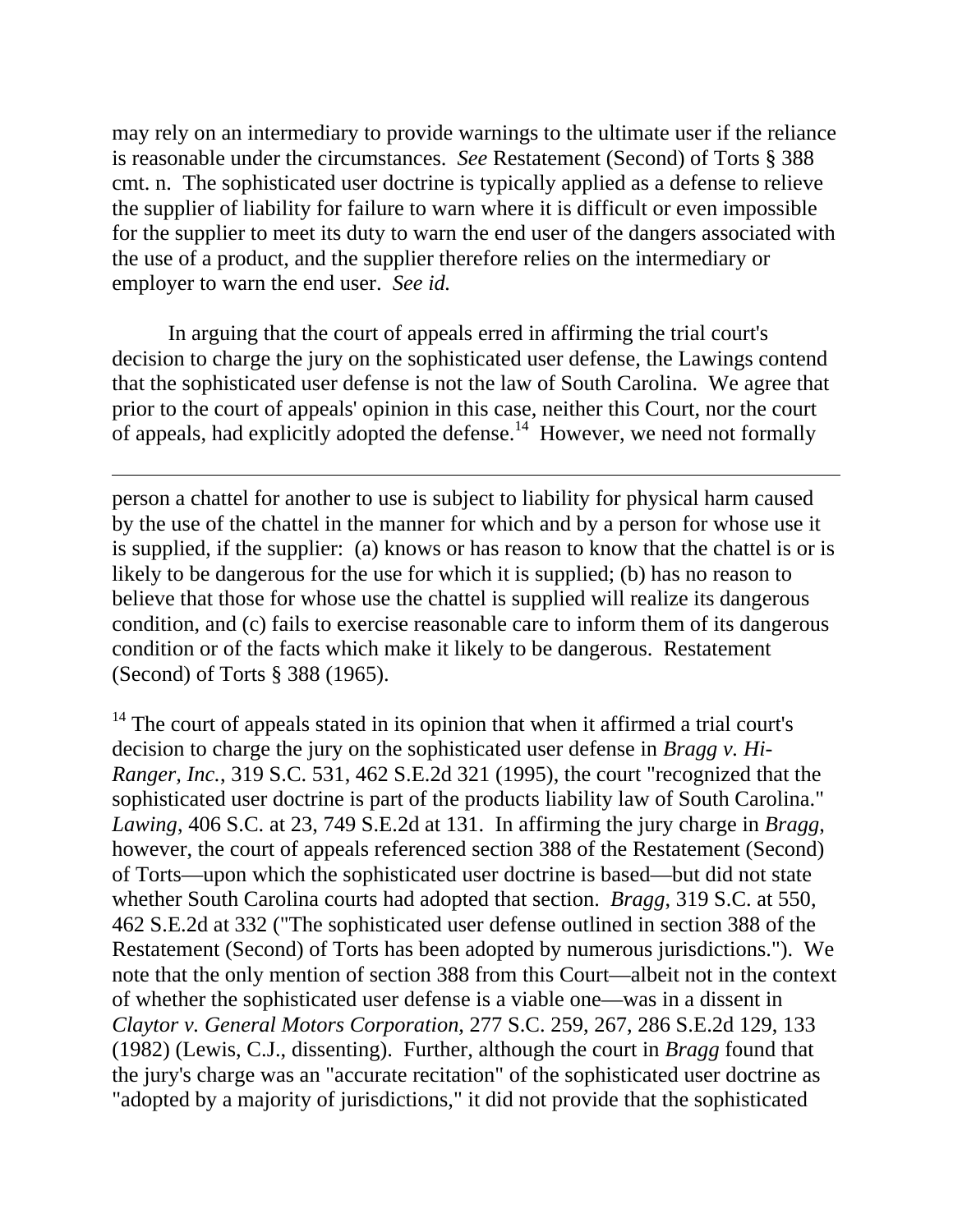not implicate the sophisticated user defense.<sup>15</sup> adopt the doctrine at this time because as discussed, *infra*, the facts of this case do

When instructing the jury, the trial court is required to charge only principles of law that apply to the issues raised in the pleadings and developed by the evidence in support of those issues. *Clark*, 339 S.C. at 390, 529 S.E.2d at 539 (citing *Tucker v. Reynolds*, 268 S.C. 330, 335, 233 S.E.2d 402, 404 (1977)). Accordingly, the threshold question in determining whether the trial judge erred in charging the sophisticated user defense to the jury is whether the law was implicated by the evidence in this case. We find that it was not, and therefore hold that the trial court erred in charging the sophisticated user defense.

Trinity and Matrix—similar to the court of appeals—center their argument around Engelhard's knowledge of the nature and use of sodium bromate, an unsurprising approach given that the sophisticated user defense revolves around an intermediary's knowledge and awareness of the danger associated with the use of a particular product. *See Lawing*, 406 S.C. at 30–32, 749 S.E.2d at 135–36. Indeed, based on the testimony in this case, there is no doubt that Engelhard was very familiar with sodium bromate and understood its dangerous nature.

However, a sophisticated user has a responsibility separate and apart from the responsibility to adequately label a dangerous product. Under the specific factual circumstances in this case, the proper focus is the *labeling* on the sodium bromate shipped to Engelhard, not the *use* of sodium bromate in Engelhard's plant. Engelhard's knowledge of the dangers of sodium bromate does not affect the

user defense was in fact the law of South Carolina. *See Bragg*, 319 S.C. at 550–51, 462 S.E.2d at 332.

 $\overline{a}$ 

<sup>15</sup> Likewise, to the extent that the Lawings contest the correctness of the trial court's sophisticated user defense jury charge—which took a common law approach to the doctrine, as opposed to the Restatement approach—we do not address that issue. *See Futch v. McAllister Towing of Georgetown, Inc.*, 335 S.C. 598, 613, 518 S.E.2d 591, 598 (1999) (holding that the Court need not address remaining issues when resolution of a prior issue is dispositive).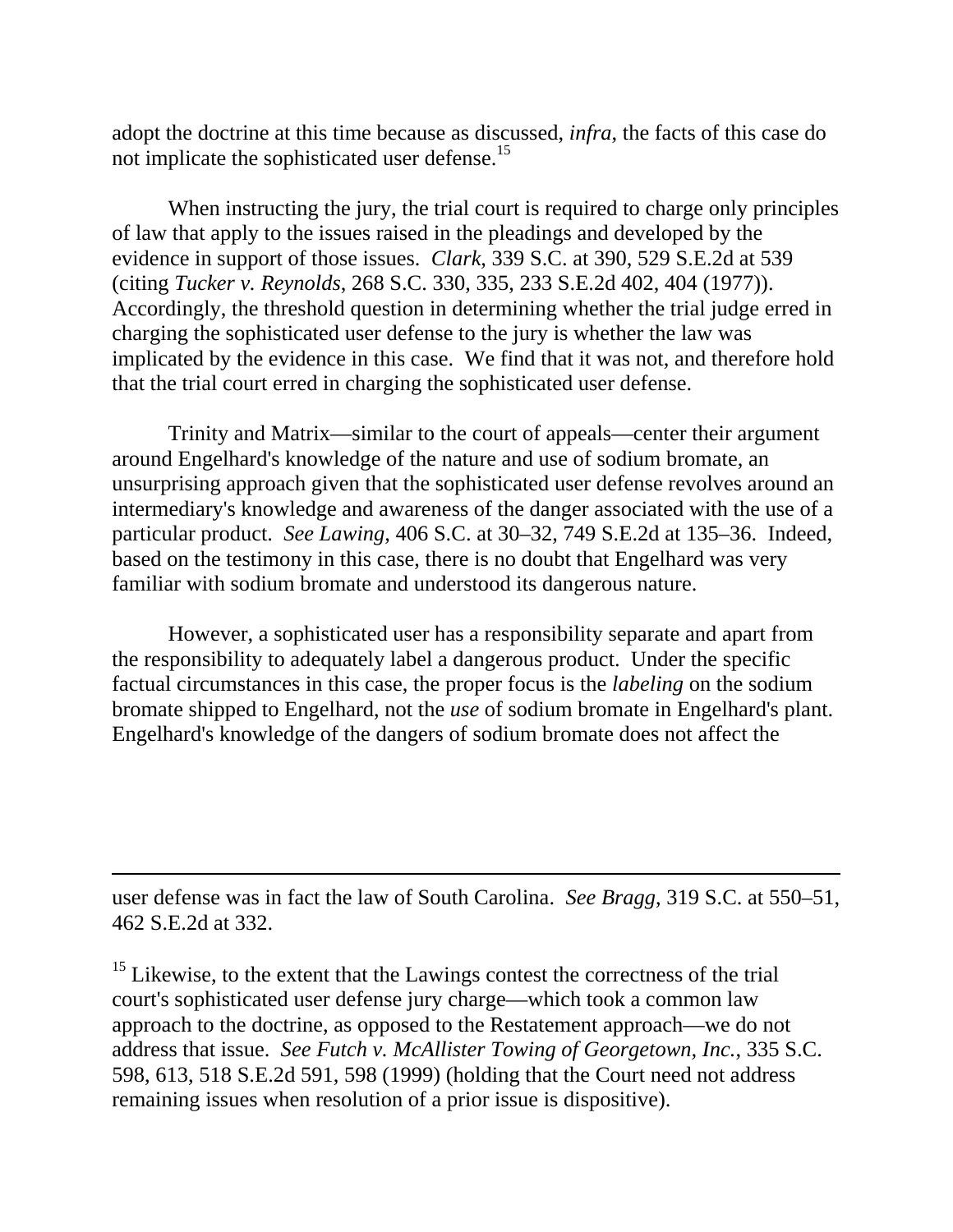to a person who comes into contact with the chemical but cannot identify it.<sup>16</sup> suppliers' duty to properly label sodium bromate as a hazardous and flammable product, because the knowledge of sodium bromate's inherent qualities are useless

In other words, there is a critical distinction between an intermediary's knowledge of the dangerous qualities and nature of a product, and the ability of the third party user to identify and recognize that product on its face. When considering only Engelhard's use of sodium bromate in its manufacturing process, it follows that Engelhard is a "sophisticated user." However, when, as here, labeling is the underlying issue, the adequacy of the labeling on the sodium bromate does not require a sophisticated user analysis. If we conflate the two analyses—as the dissent would have us do—we would absolutely absolve suppliers of their responsibility to label dangerous products during shipment and upon delivery. The fact that a sophisticated user of a particular product ultimately receives the product does not permit the supplier to decide whether or not to adequately label the dangerous product as such.

Black testified that employees like himself utilized labeling on products as their "first line of defense" within the plant. Because maintenance workers, including Lawing, received training to familiarize themselves with hazard labels, i.e., the oxidizer symbol, with no visible hazard label, these employees who encountered the shrink-wrapped pallets of sodium bromate were unable to identify it as a dangerous product. Under these facts, Engelhard's knowledge regarding the properties of sodium bromate and its transfer of that information to its employees is insignificant.

Therefore, we find that the evidence does not support a jury charge on the sophisticated user defense because the evidence in this case that *does* support that charge—i.e., Engelhard's experience with sodium bromate, the fact that it employed chemical engineers, and the MSDSs which were available—is merely a distraction from the real issue: the visibility of the labels indicating danger on the pallets of sodium bromate. Accordingly, the trial court abused its discretion in charging the sophisticated user defense to the jury, and we reverse the court of appeals' decision on this issue.

 $16$  The trial court apparently had a similar concern while hearing pre-trial motions, as it asked counsel, "How is a sophisticated user like Engelhard and their employees going to know the stuff is what it is unless it is properly labeled?"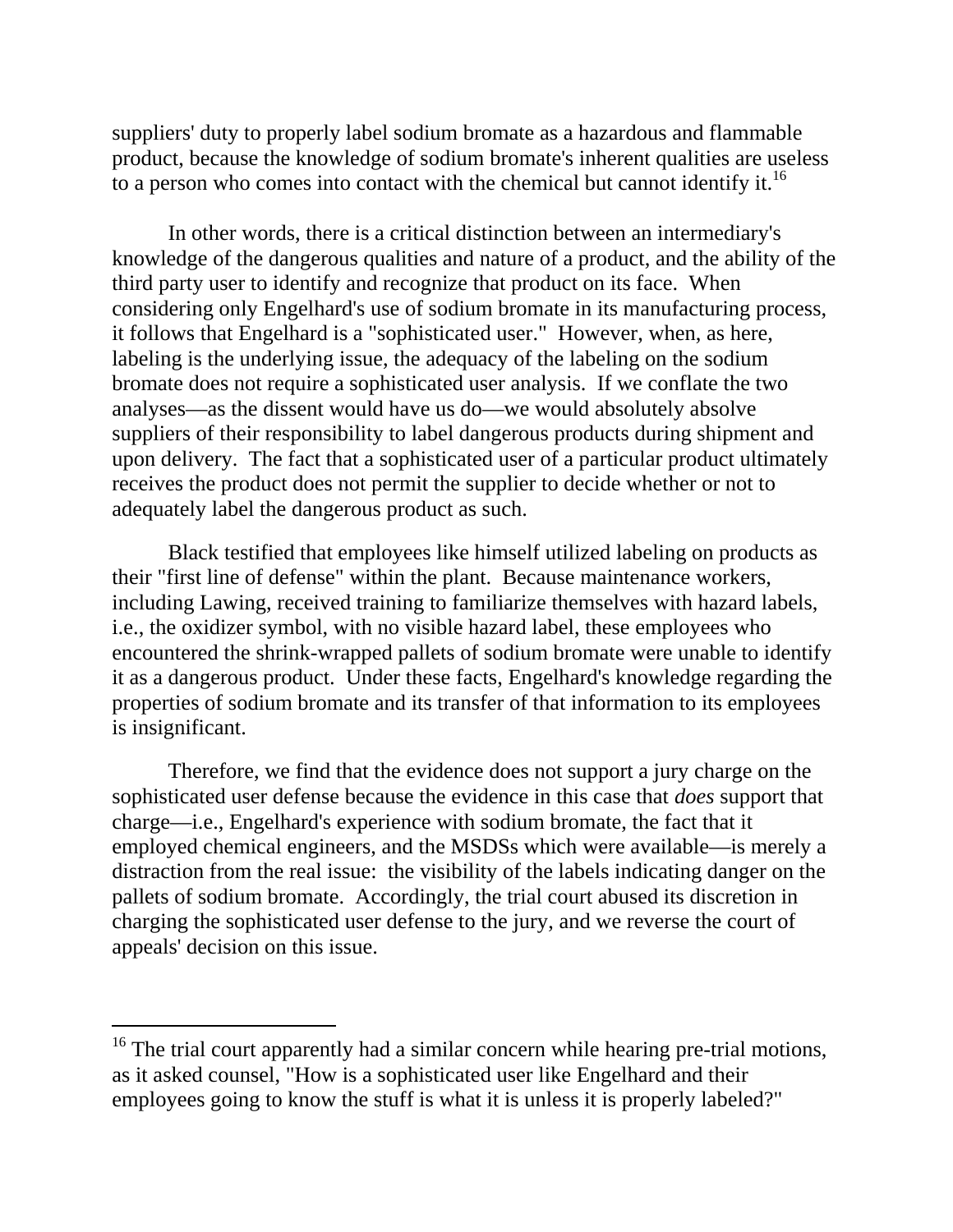#### C**ONCLUSION**

Based on the foregoing, we affirm the court of appeals' decision reversing the trial court's grant of summary judgment to Trinity and Matrix on the Lawings' strict liability claim, but in doing so, modify the definition of "user" set forth by the court of appeals for purposes of section 15-73-10.

Further, because the evidence in this case does not support the sophisticated user defense, we find that trial court erred in charging the defense to the jury. Accordingly, we reverse the court of appeals' decision affirming the jury charge, and remand the Lawings' negligence and implied warranty of merchantability claims for a new trial.

 **separate opinion.BEATTY and HEARN, JJ., concur. KITTREDGE, J., concurring in part and dissenting in part in a separate opinion. PLEICONES, J., dissenting in a**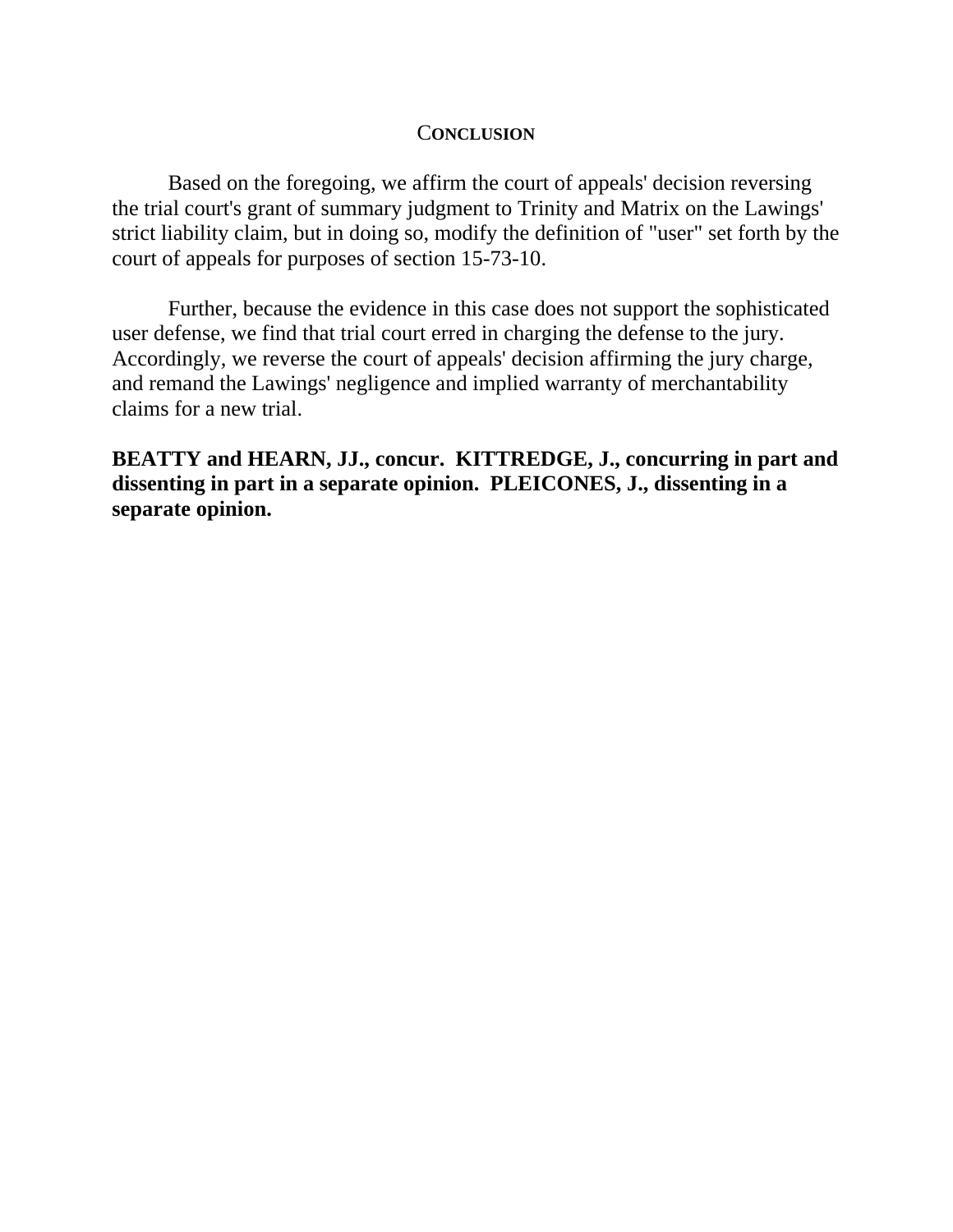**JUSTICE KITTREDGE:** I concur in part and respectfully dissent in part. I join the majority in its construction of the term "user" for purposes of section 15-73-10 of the South Carolina Code (2005). I dissent with respect to the "sophisticated user" doctrine and would adopt what I believe to be the excellent analysis of the court of appeals concerning the doctrine and its application to this case.

I offer two additional comments. First, I do not agree with the majority "that prior to the court of appeals' opinion in this case, neither this Court, nor the court of appeals, had explicitly adopted the [sophisticated user] defense." The doctrine was clearly recognized in *Bragg v. Hi-Ranger, Inc.*, 319 S.C. 531, 550, 462 S.E.2d 321, 332 (Ct. App. 1995), when the court of appeals "conclude[d] the trial court properly charged the jury concerning the sophisticated user defense." Nevertheless, I would modify *Bragg* in one respect. The jury charge approved in *Bragg* instructed the jury that manufacturers have no duty to warn of risks associated with a product when the product is to be distributed to a "learned intermediary" or sophisticated user. *Id.* at 549, 462 S.E.2d at 331. A similar charge was given in this case. *See Lawing v. Trinity Mfg., Inc.*, 406 S.C. 13, 32, 749 S.E.2d 126, 136 (Ct. App. 2013). However, contrary to the jury charges in *Bragg* and in this case, the sophisticated user doctrine does not negate the existence of a duty on the part of the manufacturer. As the court of appeals correctly observed, "the sophisticated user doctrine does not operate to defeat any duty. It simply identifies circumstances the jury must consider when determining whether the supplier's duty to warn was breached."<sup>17</sup> *Id.* at 28, 749 S.E.2d at 133.

Second, I would not avoid the issue of the sophisticated user doctrine's existence and applicability by creating a distinction between the labeling and the use of the sodium bromate, as if the two are not related. I view the issues of labeling and use as inextricably connected in this case. It is undisputed that Trinity Manufacturing and Matrix Outsourcing knew that Engelhard employees would be in close proximity to the sodium bromate, working with or around the dangerous product. While acknowledging "Engelhard was very familiar with sodium bromate and

 $17$  The court of appeals did not address, and properly so in my judgment, the effect of this erroneous jury instruction in this case because it was not preserved for appellate review. *Id.* at 32, 749 S.E.2d at 136.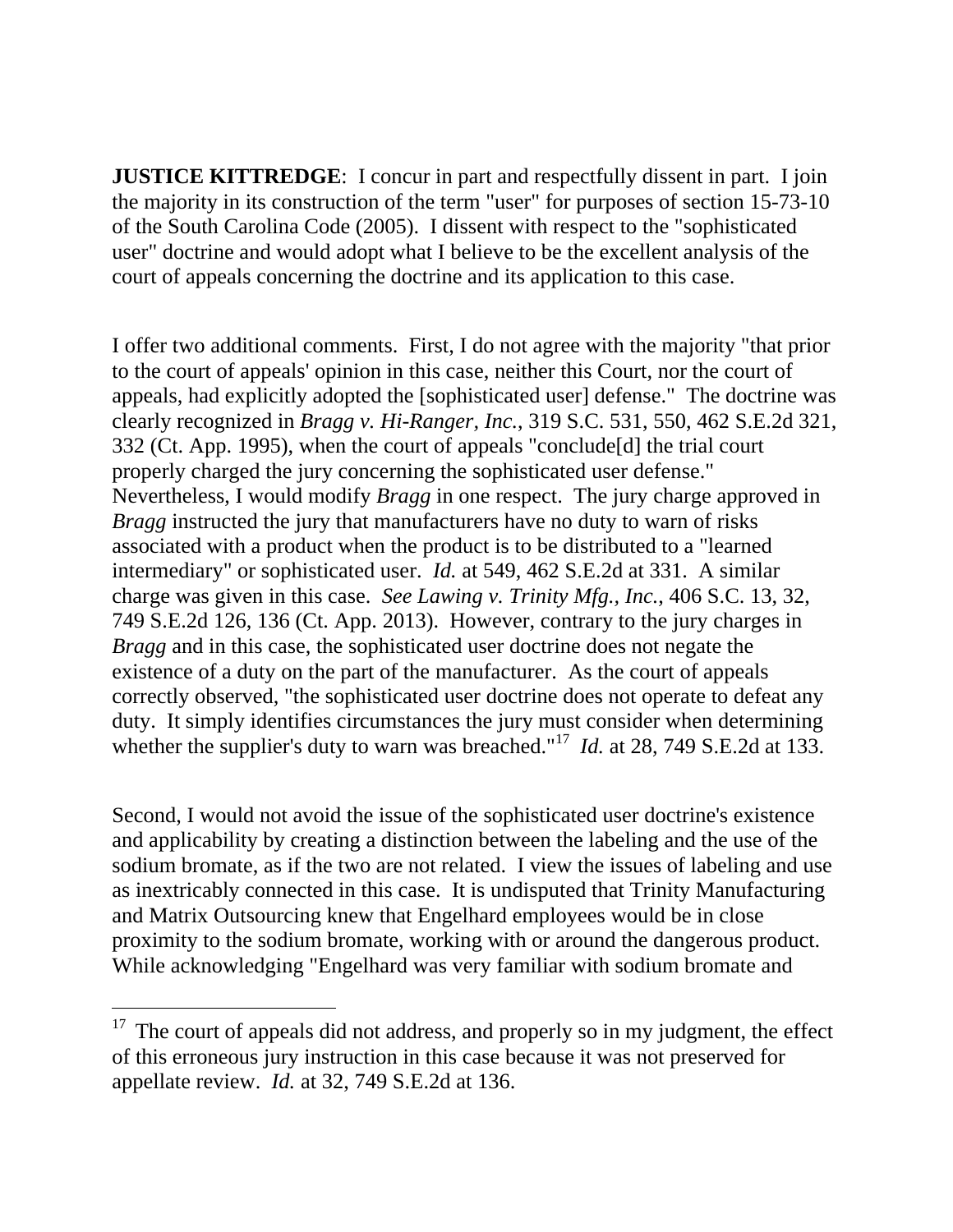understood its dangerous nature," the Court states that "Engelhard's knowledge of the dangers of sodium bromate does not affect the suppliers' duty to properly label sodium bromate as a hazardous and flammable product." I believe Engelhard's knowledge of the dangers of sodium bromate is at the heart of the sophisticated user defense. Engelhard's knowledge of those dangers is a critical factor in assessing "'whether the supplier . . . acted reasonably in assuming that the intermediary would recognize the danger and take precautions to protect its employees.'" *Bragg*, 319 S.C. at 550, 462 S.E.2d at 332 (quoting *O'Neal v. Celanese Corp.*, 10 F.3d 249, 253 n.2 (4th Cir. 1993)). Again, I refer to the court of appeals' opinion:

Considered as a whole, this evidence supports the trial court's decision to charge the jury on the sophisticated user doctrine. It shows Trinity and Matrix knew Engelhard used large quantities of sodium bromate and had tested samples of the product in its laboratory before deciding to buy it. It also shows that employees of Matrix, a wholly-owned subsidiary of Trinity, and Univar, the company to which Trinity directly sold the sodium bromate, believed Engelhard had a safety program that ensured employees were adequately informed of the dangers of the chemicals in the facility. Finally, it shows Trinity and Matrix knew about the MSDS and that Engelhard received it. A jury could infer from this evidence that Trinity and Matrix acted reasonably in providing warnings on the bags and in the MSDS, relying on Engelhard to provide its employees any additional warnings about the dangers of sodium bromate.

*Lawing*, 406 S.C. at 31–32, 749 S.E.2d at 135–36. I would affirm the court of appeals with respect to the sophisticated user doctrine.